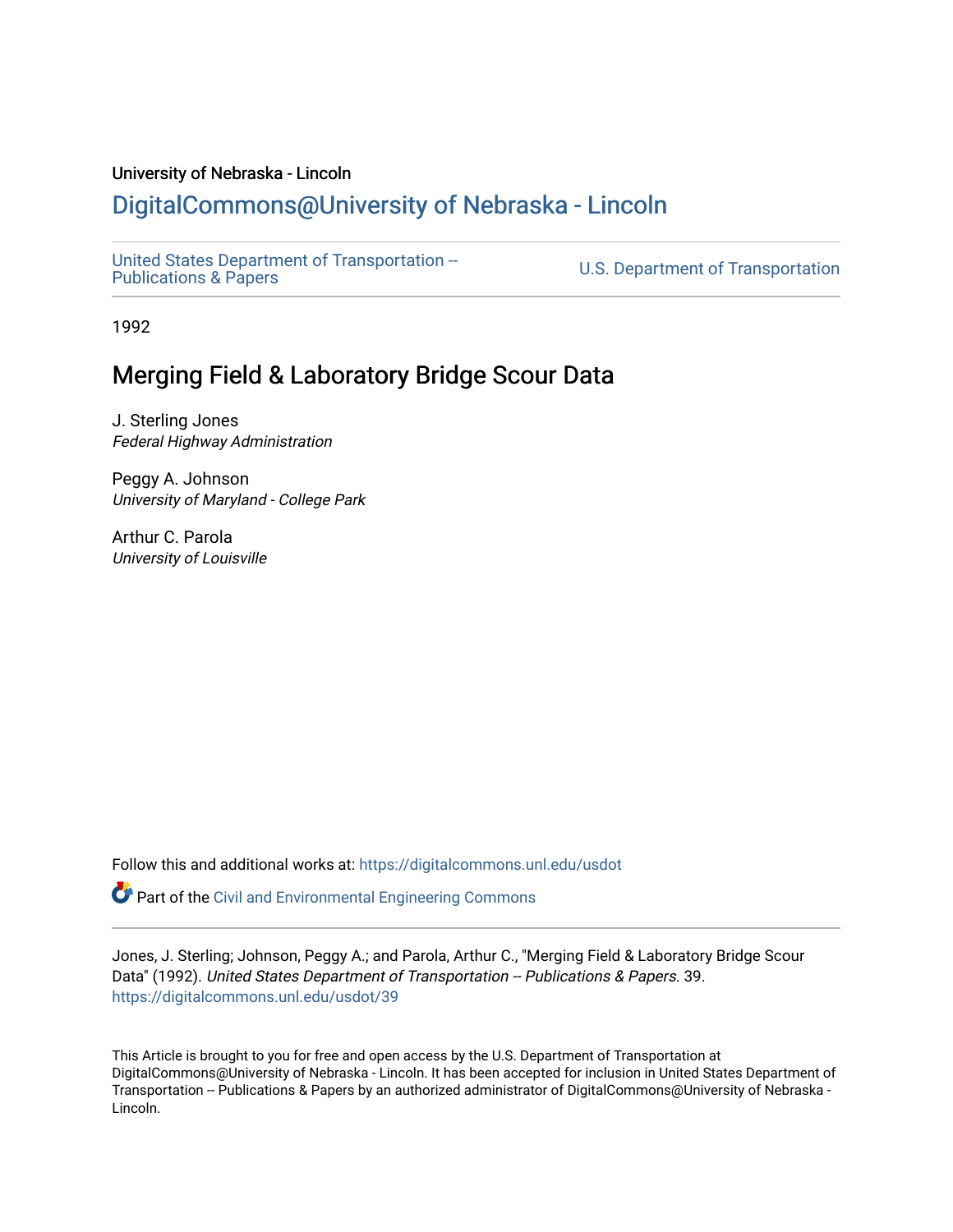Published in Hydraulic Engineering: Saving a Threatened Resource—In Search of Solutions: Proceedings of the Hydraulic Engineering sessions at Water Forum '92. Baltimore, Maryland, August 2–6, 1992. Published by American Society of Civil Engineers.

This article is a U.S. government work, and is not subject to copyright in the United States.

Merging Field & Laboratory Bridge Scour Data

J. Sterling Jones<sup>1</sup>, M. ASCE, Peggy A. Johnson<sup>2</sup>, A.M., ASCE & Arthur C. Parola<sup>3</sup>, A.M. ASCE

#### Abstract

Highway engineers are struggling with a major effort<br>to assess and evaluate our nation's bridges for scour. to assess and evaluate our nation's bridges for scour. Advanced technology is urgently needed to make a meaningful impact on this effort. This paper describes a need to focus laboratory and field research studies on a better understanding of the bridge scour processes.

### Introduction

The State Highway Agencies of the United States are in the midst of a major effort to assess the nation's 485,000 bridges over water for susceptibility to scour related failures. Hydraulics engineers have long recognized the need to get more field data and establish better procedures for predicting bridge scour but the major impetus for the current effort was brought on by several catastrophic failures - especially, the Schoharie Creek failure in 1987 and the Hatchie River failure in 1989.

<sup>1</sup>Hydraulics Research Engineer, Federal Highway Administration, Turner Fairbank Center, McLean, VA 22101

 $^{2}$ Assistant Professor, Department of Civil Engineering, University of Maryland, College Park, MD 20742

<sup>&</sup>lt;sup>3</sup>Assistant Professor, Department of Civil Engineering, University of Louisville, Louisville, KY 40292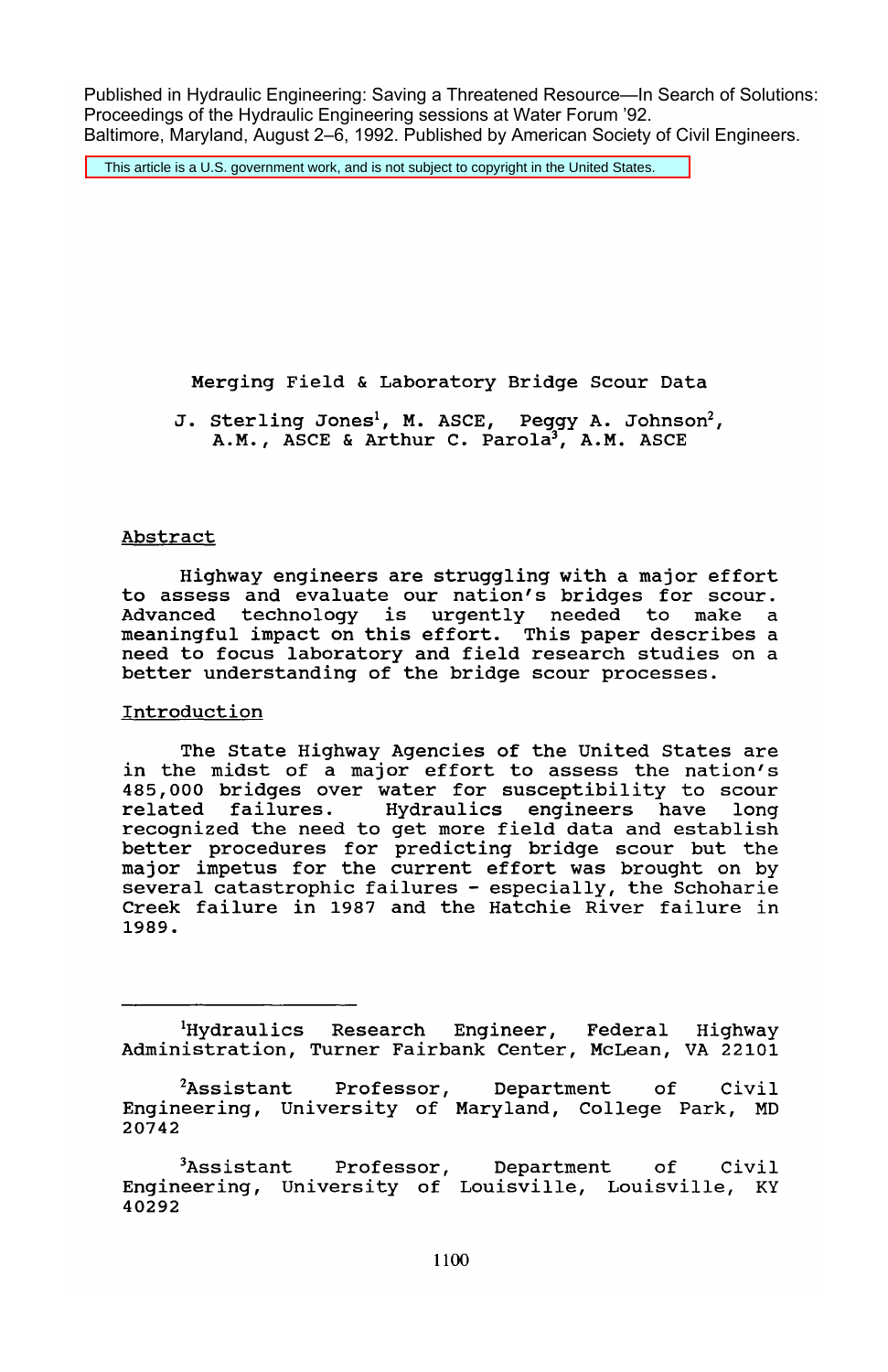#### Bridge Scour Assessments

Highway agencies have completed most of the first stage of the assessment process which is to screen bridges and to place them in categories of low risk, scour susceptible or unknown foundations. The target date for this stage to be complete is April 1992. estimates of bridge scour are acceptable at this stage of the process but more accurate technology is needed for the more detailed evaluations that will be done for the bridges that fall in the scour susceptible category.

Projection of the screening results available to date indicates that approximately 55% of the bridges are in the low risk category, 25% are in the scour susceptible category and 20% have unknown foundations or not readily accessible foundation plans. The 25% that are in the category represents 121, 000 bridges that will require more detailed evaluation to determine which are scour critical and will require some remedial action either in the way of monitoring, repairing or closing. January 1997 is the target date for completing these evaluations.

The detailed evaluations are costly when the number of bridges is considered so it behooves this nation to develop the best possible technology to support these evaluations. The detailed evaluations generally cost \$10, 000 to \$15, 000 per site, so there is sUbstantial national investment that could exceed \$1 billion at stake just for the evaluations without considering the cost of whatever remedial action is necessary to safeguard the traveling public from those bridges that are considered to be scour critical.

Based on a relatively small number of evaluations that have been completed, it appears that approximately 11% of the scour susceptible bridges are actually scour critical. The wide range of remedial actions that could be used for the scour critical bridges makes estimating the cost of this aspect highly speculative. Costs in the range of \$200,000 per site are not unlikely so there could easily be another \$2 to \$3 billion cost for remedial measures associated with the scour critical bridges.

#### Laboratory and Field Scour Studies

To make a contribution to these major obligations that will impact our nation over the next decade, a research program must be timely and focused on the practical aspects of the scour process. A good balance and exchange of information between field and laboratory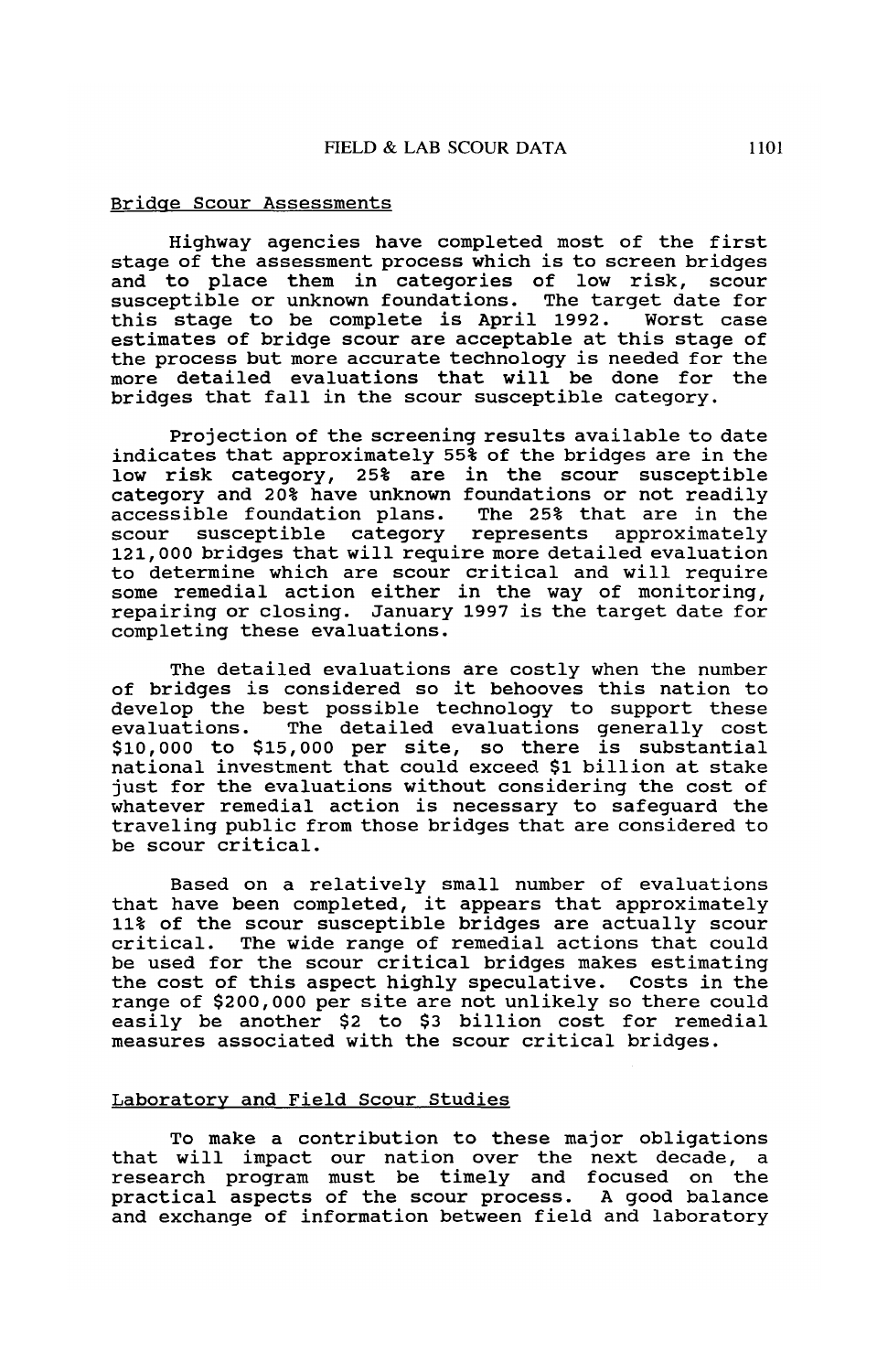experiments is essential.

In the past, most of the scour research has been conducted in the laboratory and a number of prediction equations have been developed based primarily on lab data. Engineers are generally somewhat skeptical of equations that are based strictly on small scale laboratory data and a premium value is placed on verification with field data.

The current research effort in this country is heavily oriented toward the collection and analysis of field data. There are 14 state highway agencies studies and one FHWA national study involved in the collection of regional and detailed scour data over a period that spans from 1985 to 1997. The total cost of all of these studies is approximately \$5 million or 0.15% of the expected cost of the evaluations and remedial measures.

While these studies will surely generate very valuable information and insight about bridge scour problems, they can not completely replace the laboratory investigations that can be controlled to isolate various parameters. In fact more field data will probably create an even greater push for laboratory experiments that help define the influence of the vast number of variables that are evident in the field.

Some answers are best attained with field data and<br>others are readily attained with laboratory are readily attained experimentation. The challenge for those in the research community is to bring this information together in a timely manner.

Field data are essential for verifying the similitude assumptions that are made in applying lab results to full<br>scale conditions. In particular, there are problems In particular, there are problems associated with modeling bed materials in small scale experiments. The ratio of flow depth/ $D_{50}$  often appears as a secondary parameter in the analysis of laboratory results but when results are extrapolated to full scale conditions this parameter can become a dominant factor. resolve this dilemma carefully selected field measurement sites are needed so that they become an extension of laboratory results.

The effects of gradation of bed materials on bridge scour can best be studied in a laboratory experiment but field observations are needed to identify the range of gradation that needs to be tested. At least three field studies (Copp & Johnson 1987, Crumrine 1991 and Miller 1992) have suggested, all be it with rather weak data sets, that scour equations with a correction for gradation predict scour depths that agree best with measured depths.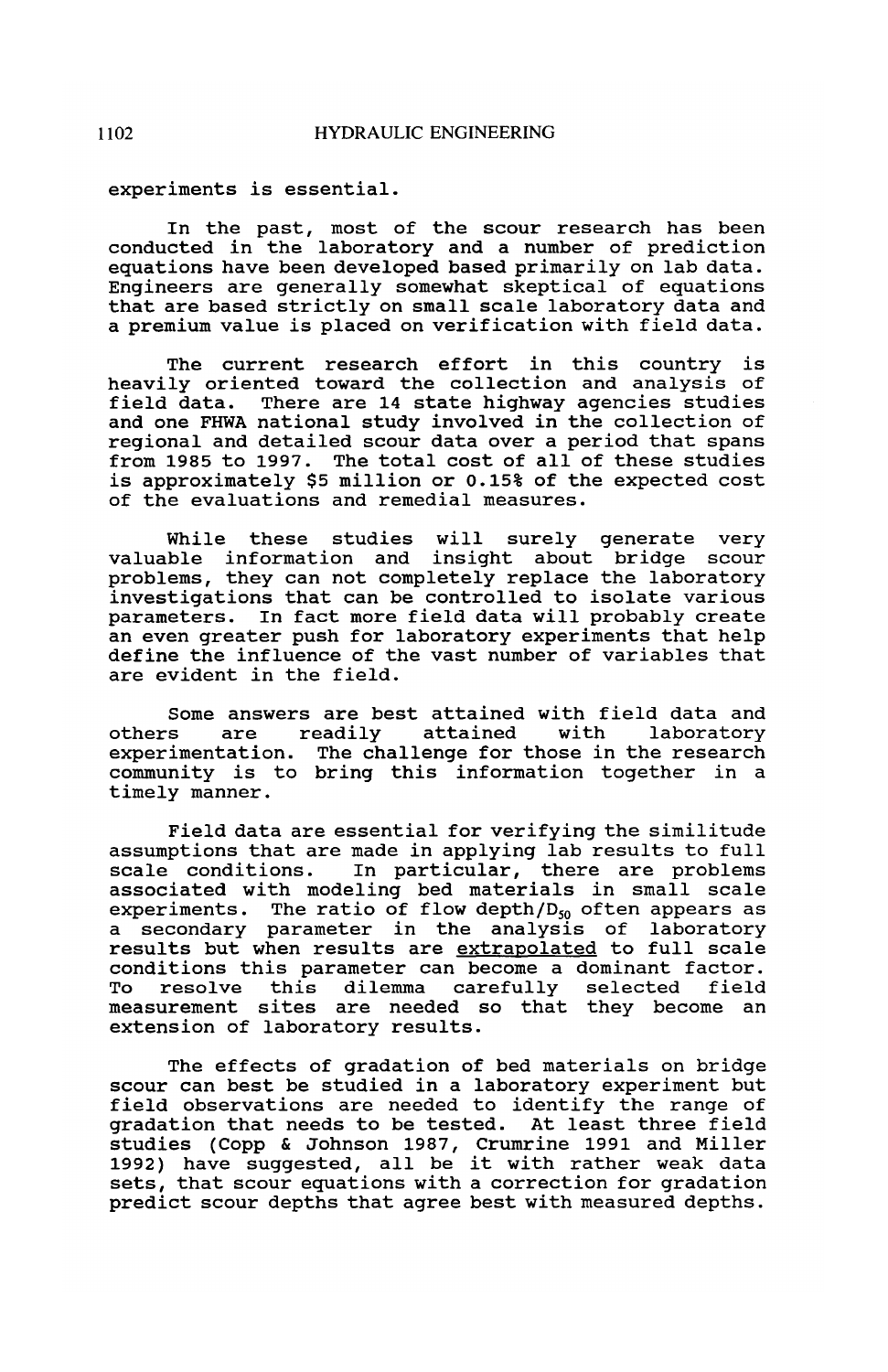Nevertheless, it is very difficult to isolate the effects of this parameter unless other parameters can be held constant while this one is varied. Parallel laboratory studies currently underway at Colorado state University and field studies currently underway by Pennsylvania state University and by USGS can be very productive if there is<br>an eager exchange of technical information among eager exchange of technical information researchers.

Field observations are very important in focusing the proper presentation of results. Laboratory researchers are inclined to overlook the predominance of stratified soils being a limiting factor in bridge scour depths. While fundamental studies might give adequate techniques for dealing with various types of bed materials, prediction equations derived in the past have not been formulated to account for different layers of soils that are encountered in the scouring process.

#### Analysis of Laboratory Data

One of the most difficult questions in merging laboratory and field data is the question of similitude. Can the small scale lab results be scaled to prototype conditions? Do the dimensionless ratios often used in the analysis of laboratory data accurately reflect the process that was observed or do they sometimes mask the most some researchers successfully developed very compact representations of complicated phenomena by judiciously selecting the proper dimensionless ratios to develop relationships, others have misrepresented data with spurious relationships by failing to scrutinize dimensionless ratios used in the analysis of Some of the problems introduced by analysis of dimensionless ratios include:

- 1. a bias may be introduced when the equation is rearranged to solve for scour depth rather than the ratio which includes scour depth;
- 2. the range of ratios may not be the same in both the laboratory and field;
- 3. the range of prototype data that can be used is unknown;
- 4. information can be lost and spurious information can be introduced in analyzing data using ratios.

An alternative is to scale laboratory variables rather than dimensionless ratios to prototype conditions. Three important advantages have been described (McCuen, Leahy & Johnson 1990), (McCuen & Snyder 1986) for considering this alternative in analyzing scour date. econstacting this ditermative in dharping securitate: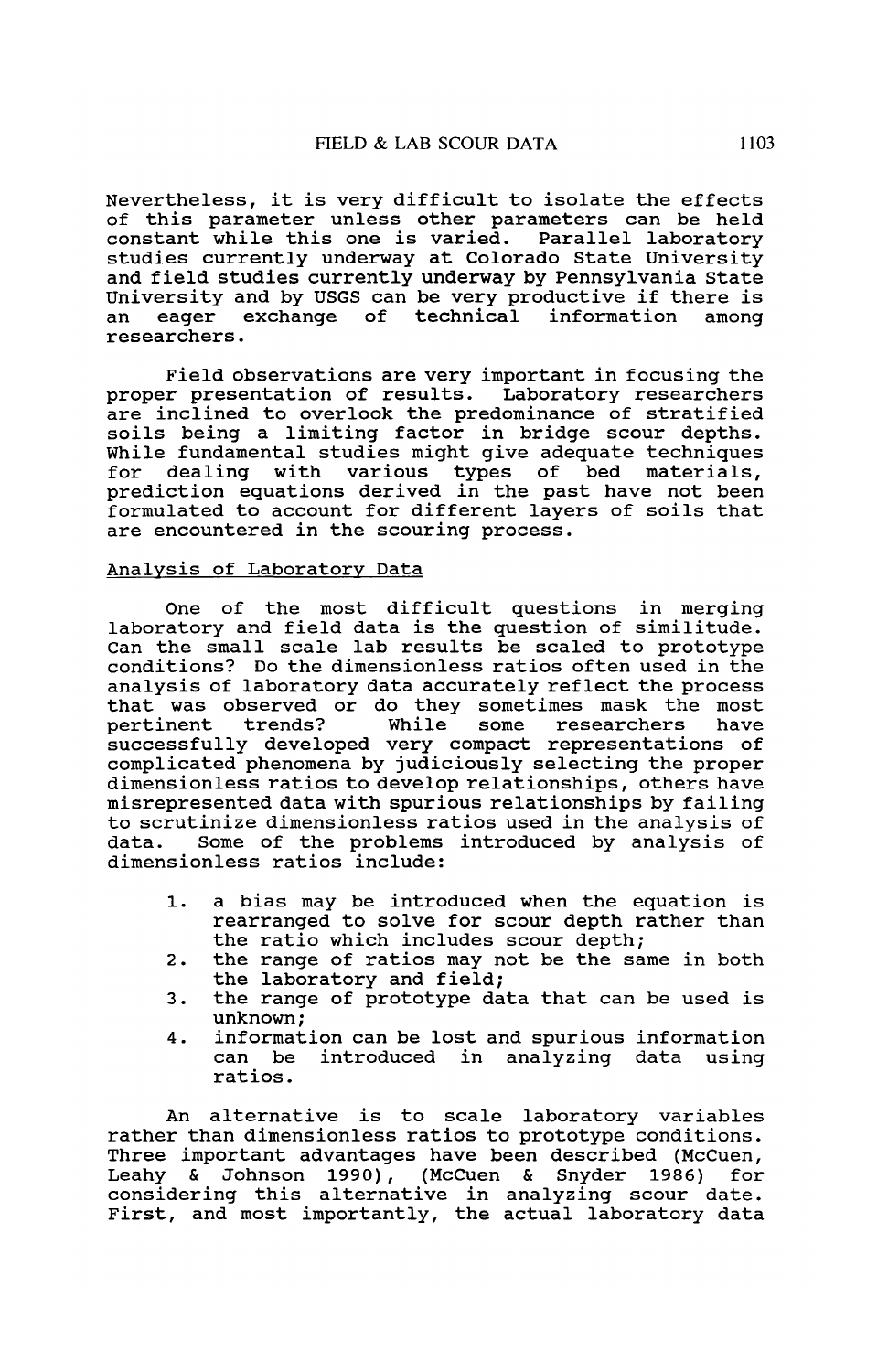can be analyzed, rather than analyzing ratios. This will provide a clear picture of the effect of each individual variable on the scour depth; rather than the effect of a ratio containing the variable on a ratio containing scour depth. Through this type of analysis, relationships that were hidden by the ratios may be seen in the individual parameters. Second, bias will not be introduced since we are not calibrating an equation for ds/b or ds/y then solving for ds. Third, the appropriate range of prototype parameter values for use in the developed equation can be determined by scaling according to the model data ranges. The use of scaling is particularly simplified if an undistorted model is assumed.

There is clearly one major disadvantage to using scaling rather than dimensionless ratios. Each of the parameters in the equation must be varied in order to include them in such an analysis; however, since much laboratory work has already been done, this does not pose a formidable problem.

#### Conclusions

The united states is facing a major challenge in the assessment and evaluation of all of the existing bridges over water for vulnerability to scour failures. Worst<br>case techniques are available for the first stage case techniques are available for the first assessment and categorization of bridges, but technology is lacking for the more detailed evaluations that will be needed to determine where and when resources need to be spent on major remedial measures for bridges that are found to be vulnerable to scour.

A relatively ambitious field data collection program has evolved to help meet this challenge. To be successful this program must be complemented by selective laboratory studies and there must be an aggressive exchange of data between researchers.

While dimensional analysis has served the hydraulic engineering profession well over the years, there are some pitfalls in the traditional technique of analyzing dimensionless ratios to scale laboratory results prototype conditions. A viable alternative, that will enhance the merger of laboratory and field observations, is a technique of scaling individual laboratory variables, rather than sometimes poorly selected dimensionless ratios. This alternative technique leads to clearer physical relationships for processes that are observed in a laboratory and more accurately shows where additional data must be collected to develop more accurate models.